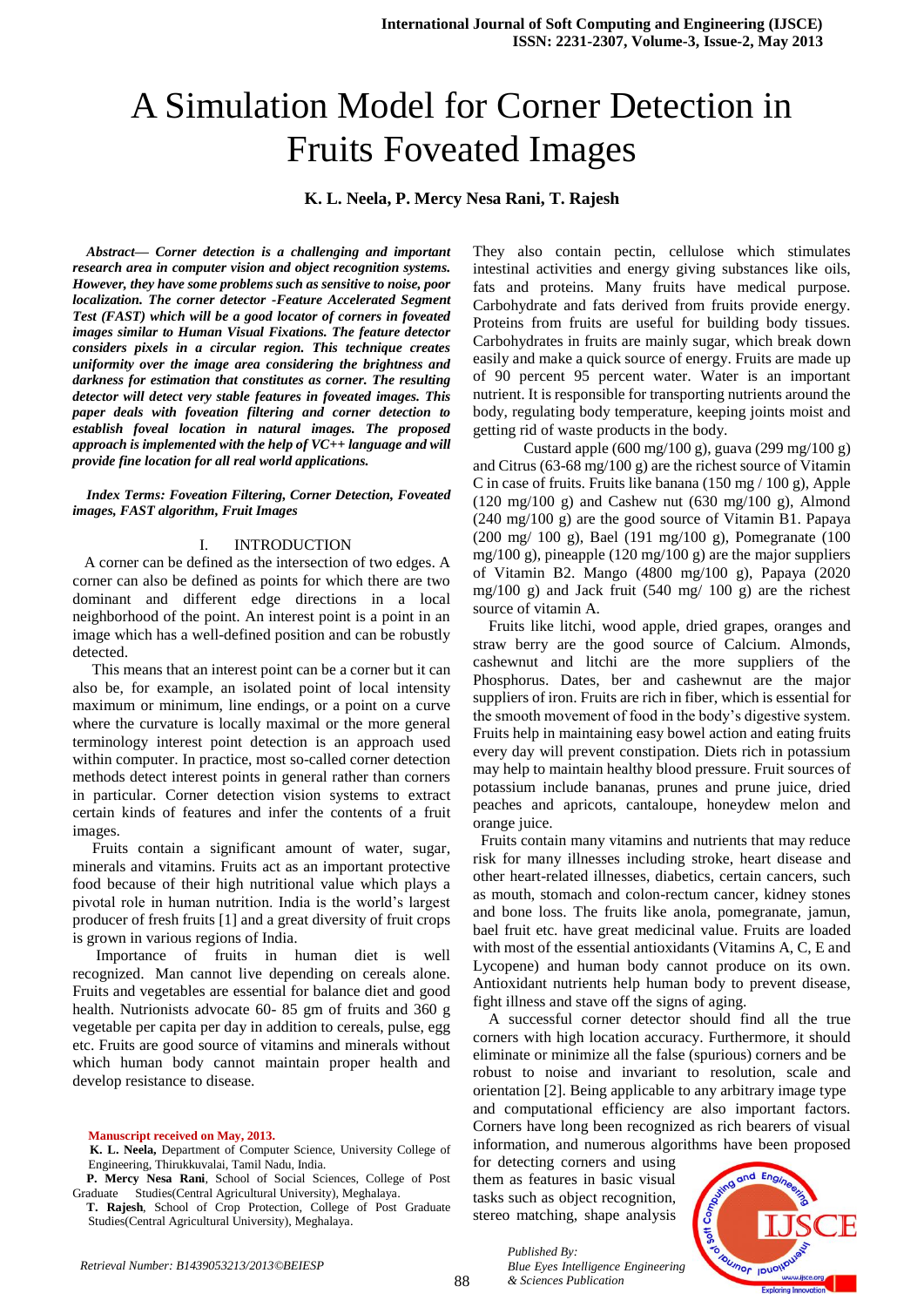and optical flow computation [3].

# II. RELATED WORK

# *A. Moravec Algorithm*

This is one of the earliest corner detection algorithms and defines a corner to be a point with low self similarity [4]. The input of Moravec algorithm is gray-level image and the output is an image in which values are proportional to the likelihood that the pixels are corners. The algorithm tests each pixel in the image to see if a corner is present, by considering how similar a patch centered on the pixel is to nearby, largely overlapping patches. The similarity is measured by taking the sum of squared differences (SSD) between the two patches. A lower number indicates more similarity. The drawbacks are

 $\checkmark$  It is difficult to find corners in diagonal edges.

 $\checkmark$  It is not isotropic

 $\checkmark$  If an edge is present that is not in the direction of the neighbours, then it will not be detected as an interest point.



Fig1. Example for Moravec detector

# *B. HARRIS/PLESSEY OPERATOR*

Harris and Stephens developed this combined corner and edge detector by addressing the limitations of the Moravec operator. The result is a far more desirable detector in terms of detection and repeatability rate at the cost of requiring significantly more computation time. Despite the high computational demand, this algorithm is widely used in practice. The Plessey operator differs from the Moravec operator in how the measurement of local autocorrelation is estimated. This measurement allows the variation of the autocorrelation over all different orientations to be obtained [5]. The rational for the Plessey operator follows from addressing the limitation of the Moravec operator. The input for Plessy detector is gray-level image and the output is the position of each detected corner [6]. The drawbacks are

- Local estimation of derivatives is very sensitive to noise
- When smoothing is applied, the corner localization precision is reduced.
- The computational complexity of the smoothing operation, derivative estimation and corner strength computation can be quite high.
- The Plessey operator suffers from poor localization and is computationally expensive.

The advantages are

- It has the best detection rate of other operators
- It is having good repeatability rate.

 $\checkmark$  Localization is not critical for many applications. For these reasons the Plessey operator is widely used in practice.



Fig 2. Example for Plessey operator

# *C. CURVATURE SCALE SPACE (CSS)*

The Curvature Scale Space (CSS) corner detector is very robust with respect to image noise, and is believed to perform better than existing corner detectors. The following is an outline of the CSS corner detector [7].

- Extract the edge contours from the input image using any good edge detector such as Canny.
- Fill small gaps in edge contours. When the gap forms a T-junction, mark it as a T-corner.
- Compute curvature on the edge contours at a high scale.
- The corner points are defined as the maxima of absolute curvature that are above a threshold value.
- Track the corners through multiple lower scales to improve localization.
- Compare T-corners to the corners found using the CSS procedure and remove very close corners.

The CSS detector has been carried out for both edge detection and corner detection explicitly. The Curvature Scale Space (CSS) operator detects corners by directly looking for local maxima of absolute curvature. That is, it detects corners using the intuitive notion of locating when the contour of an object makes a sharp turn.. The obvious drawback in CSS is difficult to find corners in convex objects. Convex objects cannot be represented due to missing inflection points.



Fig3. Example for CSS

 $\frac{1}{2}$ 

*Published By: Blue Eyes Intelligence Engineering & Sciences Publication* 

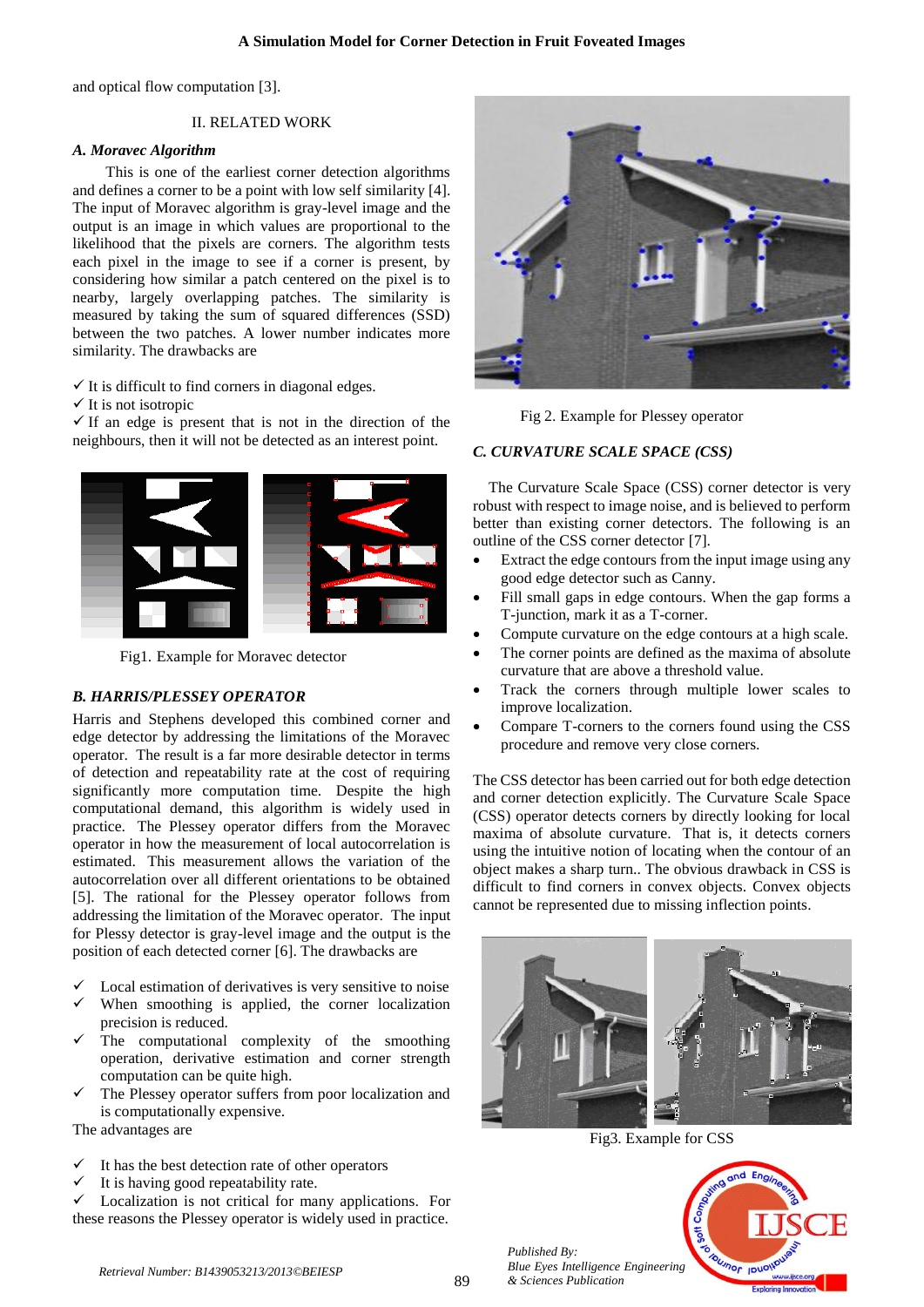# *D. SUSAN EDGE & CORNER DETECTOR*

SUSAN (Smallest Univalve Segment Assimilating Nucleus) presents us with an entirely different approach to low level image processing compared to all pre-existing algorithms [8]. It provides corner detection as well as edge detection .The SUSAN principle is implemented using digital approximation of circular masks, (sometimes known as windows or kernels). Four criteria for SUSAN edge and corner detection are given below. These have been used in similar form in a good deal of vision research. They are good detection, good localization, response and speed. The drawbacks are

 $\checkmark$  It is sensitive to noise and strong edges may find result false detection.

 $\checkmark$  Certain circumstances with real data where blurring of boundaries between regions occurs and there is a thin line half way between the two surrounding regions may cause corners to be wrongly reported.



Fig4. Example for SUSAN Edge Detector

#### III. MATERIALS AND METHODS

The overall approach for detecting the corners in images will involve foveating the image *i.e* done by using the Gaussian filter, then identifying the corner using Feature accelerated Segment Test (FAST) and then choosing a next likely corner location, and so on. The architecture for the feature detector is given in fig1.



Fig.5: Architecture for feature detector systems

#### *A. Foveation Filtering*

There are many methods for creating foveated images. The most popular methods are

| ✓ | spatial-domain foveation filtering |
|---|------------------------------------|
| ✓ | wavelet-domain foveation.          |

 Spatial domain foveation filtering is the straightforward method in which bank of low-pass filters is applied to the image on a point-wise basis, with bandwidths monotonically decreasing with eccentricity.

 In the wavelet domain approach, selectively sub sample and quantize the image data in the wavelet domain, leading to decreased resolution away from the fovea. Such techniques have proven very effective for image and video compression. In this paper, the simple and direct method of foveation filtering with Gaussian filters is used because of its simplicity [9].



Fig7. Image after applying Gaussian filter

#### *B. Corner Detection*

 Corner can be detected in foveated data by using Features from accelerated Segment Test (FAST) algorithm [10]. The feature detector considers circle of sixteen pixels of radius *r* around the candidate point p. If *n* contiguous pixels are all brighter than the nucleus by at least  $I_{p+1}$  or all darker than the nucleus by  $I_{p-t}$ , then the pixel under the nucleus is considered to be a feature. The resulting detector is reported to produce very stable features.

 If p is a corner then consider either region that is, brighter than  $Ip + t$  or darker than  $Ip - t$ . If neither of these is the case, then p cannot be a corner. The full segment test criterion can then be applied to the remaining candidates by examining all pixels in the circle. In order to build a corner detector for a given n, first, corners are detected from a set of images using the segment test criterion for n and a convenient threshold. For each pixel simply tests all 16 locations on the circle around it. For each location on the circle x  $\epsilon$  {1...16}, the pixel at that position relative to p (denoted by  $p \rightarrow x$ ) can have one of three states:

*Published By: Blue Eyes Intelligence Engineering & Sciences Publication*